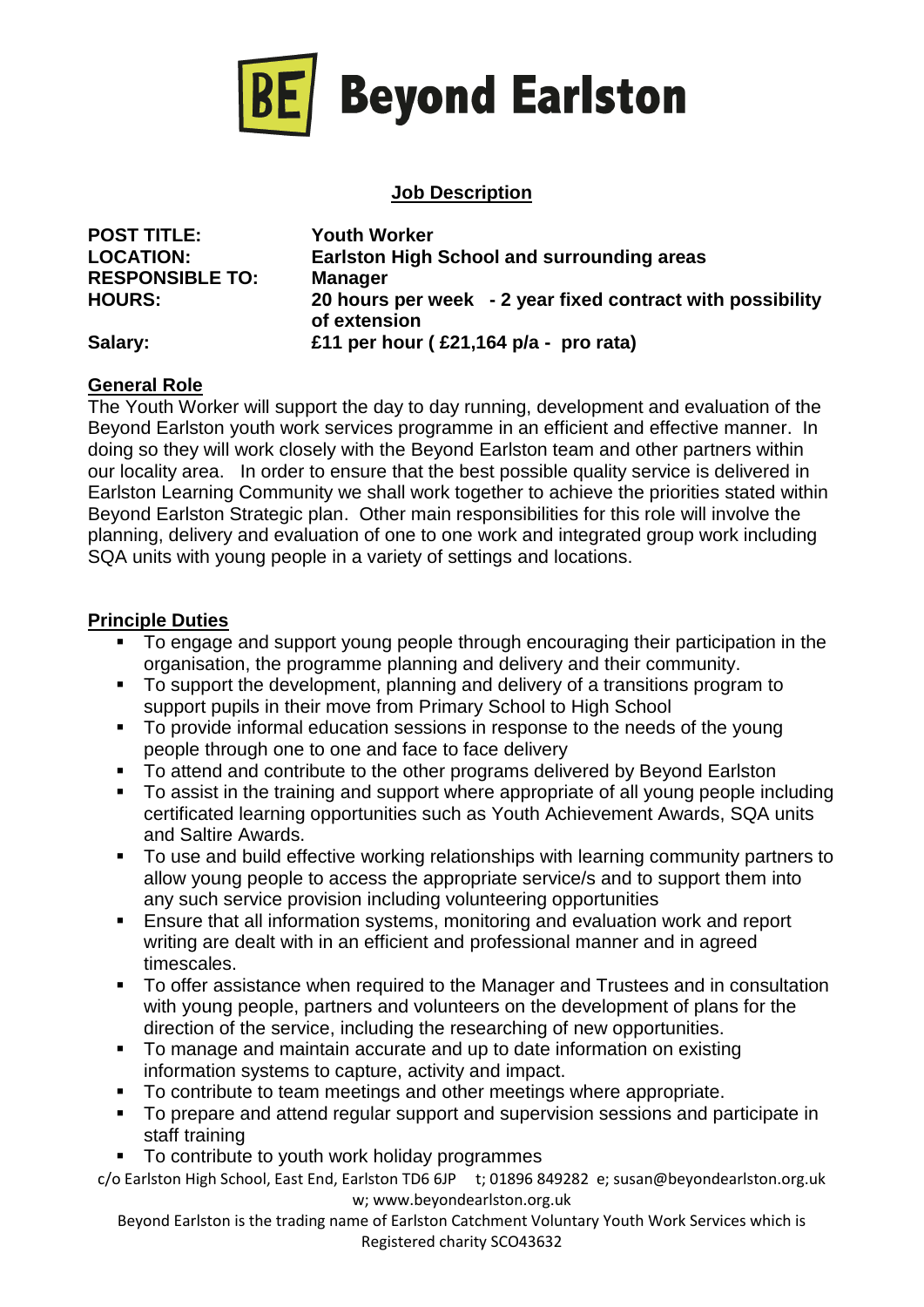#### **Additional Requirements**

- **Satisfactory PVG registration or update**
- Receipt of supportive references
- **Full clean driving license**
- To work with Beyond Earlston policies and procedures including but not exclusively in relation to Child Protection, Equal Opportunities and anti-discriminatory practice as well as Health and safety
- The post holder will be expected to undertake any additional and appropriate duties as required but not outwith the remit of the post. This will also include evening and weekend work.

## **Additional information**

This post holder will have the flexibility of working from our base within the High school but will also be provided with suitable equipment, enabling working from home as and when required.

Meeting young people can take place in school but will mainly happen within various locations in the Earlston locality area and beyond to meet young people where they are.